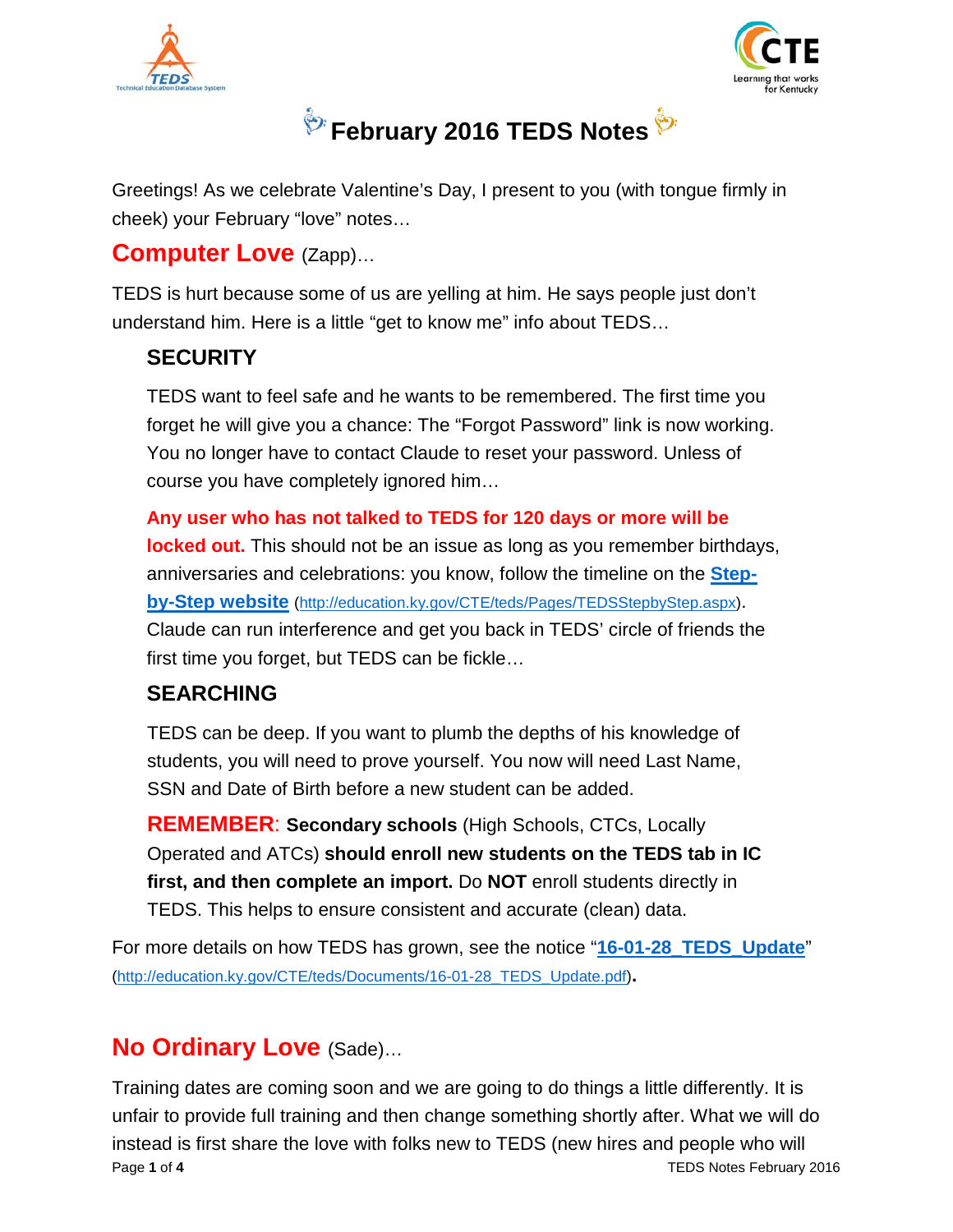



actively engage in end of year reporting in TEDS). These short sessions will be dedicated to end of year reporting and grant temporary access to TEDS **FOR NEW TEDS USERS ONLY**. I want to ensure there is someone at each school with enough knowledge to complete the end of year process. **These mini-sessions do not take the place of the required Full training session**. Those attending mini-sessions must still complete a full training session to maintain access to TEDS.

#### **Can't Buy Me Love** (The Beatles)…

TEDS wants everybody to know he's not cheap and he should be respected. That means we need to have people properly trained in TEDS who can ensure that students are getting proper credit and recognition for their efforts.

In 2014, we began the requirement that all TEDS users be trained and that training must occur every two years. As your access end date draws near, you will get reminders from TEDS. Heed those notices. If you previously had access but have not attended a training since this started, your access is already blocked. Once you are blocked, you cannot get back in until you attend a training session. With our planned revisions, there is definitely a need to update your knowledge about what TEDS can do for you. Full sessions will begin in the summer after the updates have completed. Dates will be sent out as soon as everything has been finalized. Make sure you sign up.

### **I Want to Know What Love Is** (Foreigner)…

Love is… Well… Clean Data! We have designated 2015-2016 as our "Data Cleanup Year". We are making changes in TEDS to help us get cleaner data. We will need you to play your part as well. Remember: if you love your data, it will love you back. Do you really love your data? Now is a great time to run a love, uh, data test to find out…

A good way to check is to run a **Duplicate Federal Indicator Report** (#5) in the **[Recommended Reports for Data Validation](http://education.ky.gov/CTE/teds/Documents/Recommended_Reports_for_Data_Validation.pdf)**

[\(http://education.ky.gov/CTE/teds/Documents/Recommended\\_Reports\\_for\\_Data\\_Validation.pdf\)](http://education.ky.gov/CTE/teds/Documents/Recommended_Reports_for_Data_Validation.pdf). If all goes well with this report, you will have a lovely blank report. If it's not blank, don't worry: TEDS still loves you. Stop by our **[TEDS Step-by-Step Directions](http://education.ky.gov/CTE/teds/Pages/TEDSStepbyStep.aspx)** [\(http://education.ky.gov/CTE/teds/Pages/TEDSStepbyStep.aspx\)](http://education.ky.gov/CTE/teds/Pages/TEDSStepbyStep.aspx) and we can help you fix it.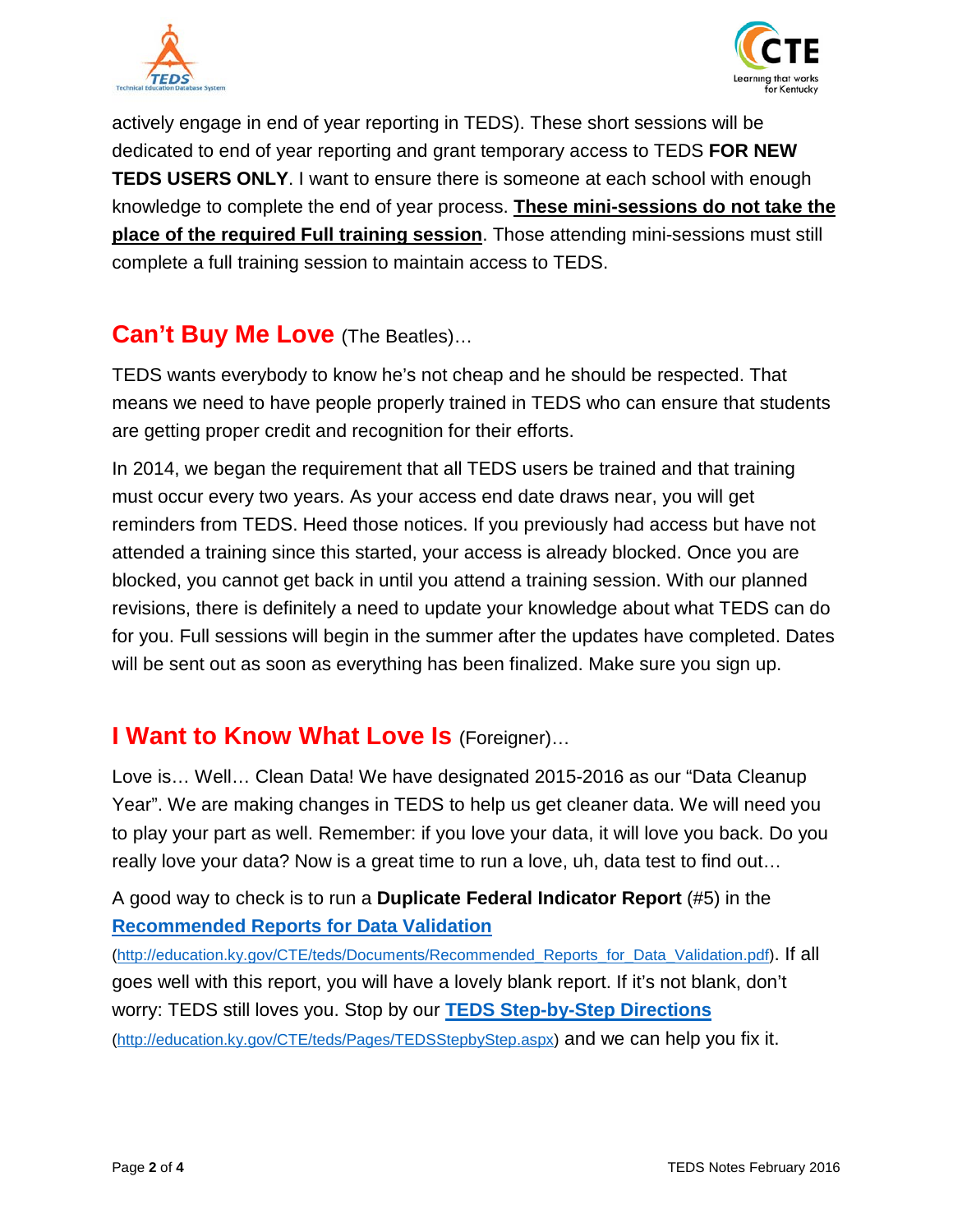



## **Love Across the Wire** (Earth, Wind and Fire)…

We want to share the love as often and with as many people as we can. Our distribution list helps us ensure that information we send by email arrives safely and to the correct people. Currently, we have a few concerns with the information on this system. Help us make sure our wires aren't crossed.

There are three roles for CTE on the People Manager system that your district Web Applications Administrator Point of Contact (WAAPOC) updates with contact information. Here are descriptions of the roles and who should hold them.

**Primary Point of Contact for CTE** - This should be the person in the district who is responsible for completing the Perkins Application and is in charge of reviewing Perkins expenditure requests. This person will also be our main contact for any monitoring that is completed in the district. *There should not be a contact for each school, but one for the whole district.*

**TEDS Coordinator** - Each School should have a person listed who is responsible for entry and updating of student information in TEDS/TEDS tab in Infinite Campus.

**CTE Coordinator** - This is a role for individuals wishing to receive emails and information from CTE, but are *not the data entry or Perkins contact*.

#### **Wouldn't It Be Loverly** (Julie Andrews in "My Fair Lady")…

Do you plan to offer your students new and amazing pathways and opportunities? Does that plan include ideas to offer career pathways during the 2016-2017 school year that are not already in TEDS? Want everyone to know about your plans?

We can help! Follow our foolproof guide and you will amaze your friends, students and coworkers. **[Click here](http://education.ky.gov/CTE/teds/Pages/TEDSStepbyStep.aspx)** [\(http://education.ky.gov/CTE/teds/Pages/TEDSStepbyStep.aspx\)](http://education.ky.gov/CTE/teds/Pages/TEDSStepbyStep.aspx) for the current year (2015-2016) **Career Pathway Request Guidance.** The *2016-2017 version is coming soon* (at the same link!). Check it out. Make good choices. Wouldn't it be loverly to know your kids are properly placed before it's too late?

### **Love Don't Live Here Anymore** (Rose Royce)…

We never want to see you break up! But if you have to, there is a right way to do it. It's called **Termination**. Yes. It really is that final, so use it wisely. Here's how: